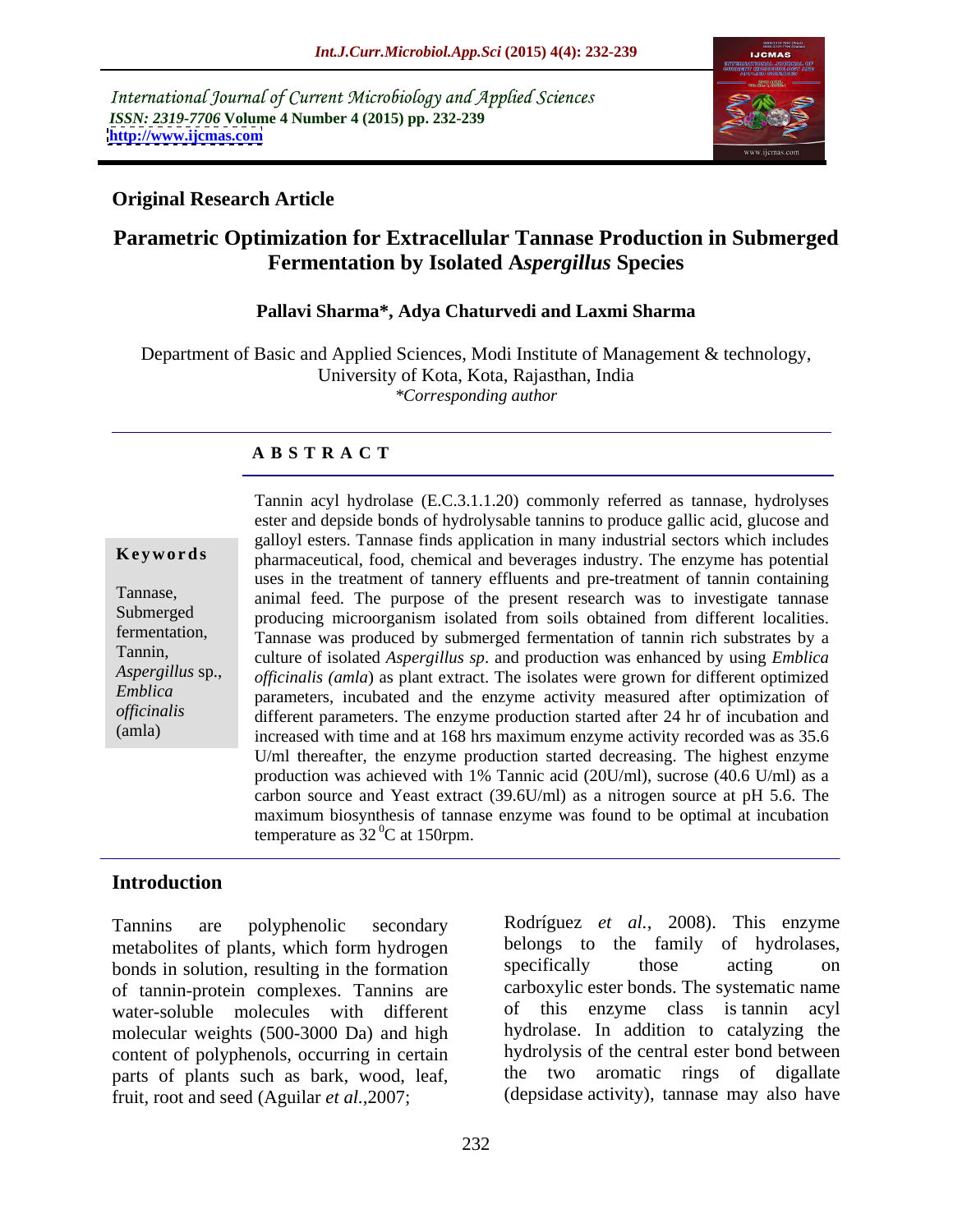number of industrial applications including isolated fungal strain i.e. Aspergillus sp. manufacture of instant tea, wine and gallic This study includes the isolation and acid (Ascension Ramirez-Coronel *et al.,* instant tea processing (Nagalakshmi *et al.,* 1985). Tannases have been used as parameters (Incubation temperature, in the manufacture of instant teas and in the production of gallic acid. One of the major commercial applications of tannase is the hydrolysis of tannic acid to gallic acid, a key intermediate required for the synthesis of an antibiotic drug, trimethoprim and used to produce propyl gallate, mainly used as an *Emblica officinalis* fruits were procured antioxidant in fats, oils and beverages. from the college campus. The fruits were

Production of tannase by various bacterial strains *(*Banerjee *et al., 2007)* was reported acid (1%, w/v) and *Emblica of icinalis* by a number of researchers. As well as the filamentous fungi of genus *Aspergillus* (Paranthaman *et al.,* 2008) and genus *Penicillium* produce the enzyme. Submerged fermentation process is mostly preferred because the sterilization and process-control goal of minimizing production cost. *Emblica officinalis*, a plant widely distributed in tropical areas in the world and its fruits are reported to have high content of phenolic

In this study, plant extract from *Emblica officinalis* (with high tannin content) were the mycelium due to tannic acid hydrolysis

an esterase activity. Tannase is utilized in a investigated for the production of tannase by *2003)* and solubilization of tea cream in production and characterization of tannase clarifying agents in industrial processing of incubation period, tannic acid concentration, fruit juices and coffee flavoured soft drinks, different carbon sources and nitrogen isolated fungal strain i.e. *Aspergillus sp*. This study includes the isolation and identification of the organism and on the basis of optimization of various parameters (Incubation temperature, sources).

### **Materials and Methods**

### **Preparation of Raw material**

dried at 60°C for 96 hrs and finally ground in a blender. A solution containing tannic powder (3%, w/v) was prepared separately and its solution was sterilized by filtering it through a sterile membrane  $(0.2\mu)$ . (Fig 1)

### **Microorganims and Culture maintenance**

methods are easier in this system. The A tannase producing fungus was isolated production of tannase by *Aspergillus sp*. is from a soil sample from the campus. Serially enhanced by Tannic acid concentration but dilute the soil sample for inoculating the these fungi can tolerate Tannic acid media plates. One ml aliquot appropriate concentration as high as 20% and above that dilutions were spreaded on Saboroud have a deleterious effect on both the growth Dextrose Agar (SDA) and Potato Dextrose and enzyme production (Mahapatra *et al.,* Agar (PDA) and plates were incubated at *2009).* Recently, agriculture residues have 30°C. Keep the plates for incubation at 30ºC been utilized in enzyme production with the for 5 days. The resulting colonies of tropical areas in the world and its fruits are transferred aseptically to SDA slants for commonly known as amla. They have been future use. The colonies thus obtained were compounds, the major one being gallic acid cotton blue staining and were identified as (GA) and ellagic acid (EA), which possess *Aspergillus* sp. The isolated *Aspergillus*  strong anti-oxidant properties. *s*pecies was subcultured on SDA-TA *Aspergillus* were observed on the medium after 5 days of incubation and were studied under microscope by Lactophenol medium containing 0.5% Tannic acid. The fungal colonies forming a clear zone round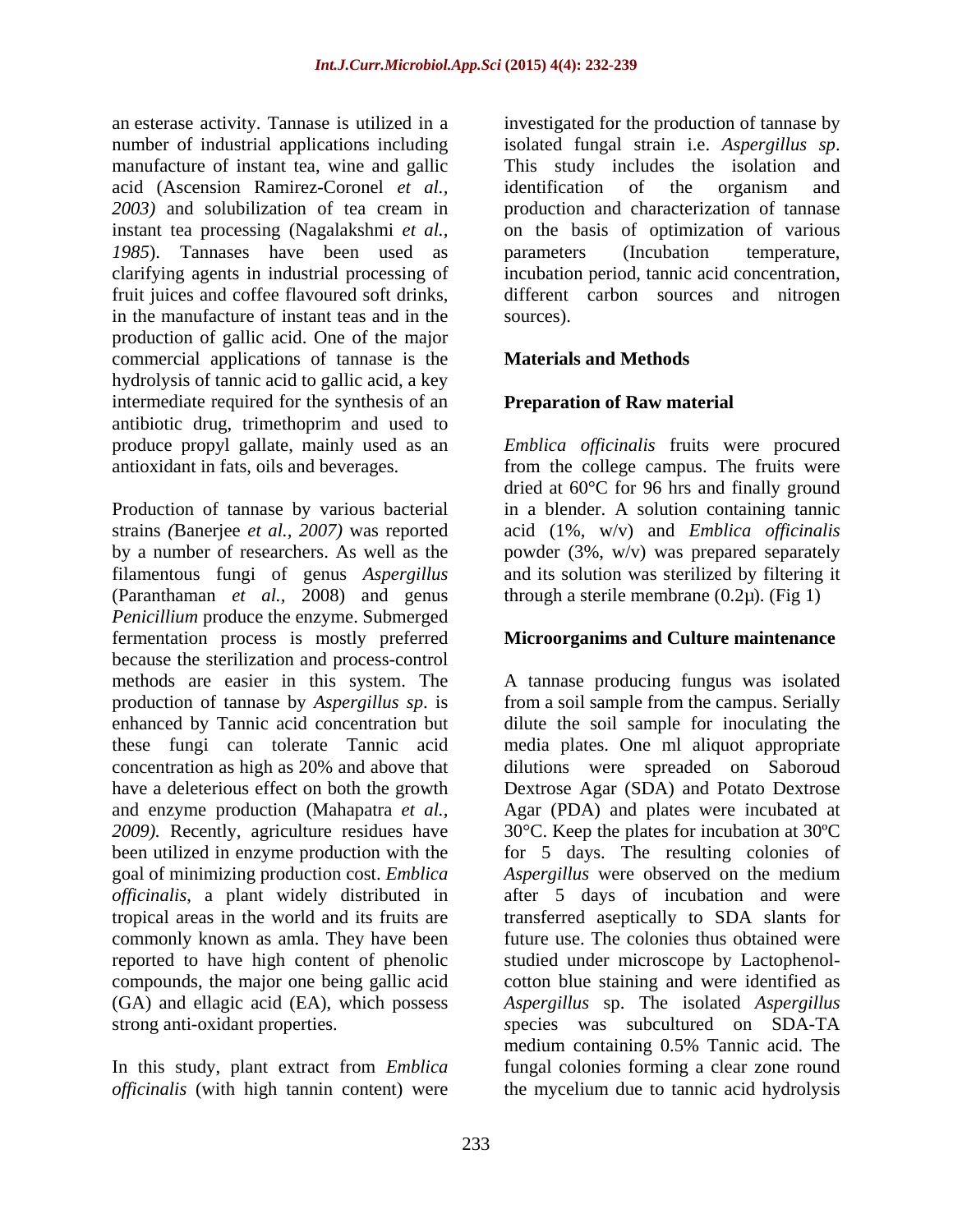were selected and further isolated for 2% and 3%) and incubated at 32°C for 96 tannase production.

The fungal spores inoculum was prepared by adding 10ml of the sterile distilled water containing Tween 80 to the PDA slants. The spores were dislodged using a sterile inoculation loop under aseptic conditions. supplemented to fermentation medium at The volume of 1 ml of spore suspension was used as the inoculum. A 72 hrs old, 5%  $(v/v)$ seed culture in the sterilized Czapek Dox various volumes of carbon source at 32 °C minimal medium was used. The spore temperature. The general procedure suspension was inoculated into 250 ml Ehrlenmeyer flasks containing 100 ml sterilized medium. *Emblica officinalis* powder (EOP) was used for the induction of tannase in the fermentation medium. The sterilized solution of raw material was Different nitrogen sources such as Peptone, added. Flasks were incubated in (32°C, 150 Yeast extract, Beef extract and Urea with rpm) in rotary shaker and further 1% concentration was supplemented to the optimization of different parameters was done. Samples were withdrawn asceptically at regular time intervals and different culture conditions and analyzed for extracellular tannase activity. Tannase activity in the fermented media was

The SmF was carried out in different addition of 3ml Bovine Serum Albumin 32°C, 34°C and 36°C.

Enzyme production under SmF was carried were then centrifuged (5000rpm for 10 out and studied at for different periods of minutes) and the precipitate was dissolved in incubation (24hr, 48hr, 72hr, 96hr, 120hr, 144hr, 168hr, 192hr and 216hr. **and 11** in 5% v/v, triethanolamine) solution.

Various concentrations of tannic acid was The specific extinction co-efficient of tannic added to the production medium  $(0.5\%, 1\%, \cdot \cdot \cdot)$  acid at 530nm was 0.577 (Mondal *et al.*,

hr.

### **Effect of different carbon sources**

Different carbon sources such as Glucose, Galactose, Sucrose and Lactose were 1% level. The flasks with the production medium were inoculated and incubated at various volumes of carbon source at 32°C temperature. The general procedure mentioned earlier was followed for tannase assay.

### **Effect of different nitrogen sources**

culture medium.

### **Enzymatic assay of Tannase**

**Optimization of parameters for tannase** (Mondal *et al.,* 2001b). For assay, 0.1ml of **activity** enzyme was incubated with 0.5ml of **Effect of incubation temperature** 0.2Macetate buffer, pH 5.0) at 50°C for 30 temperatures such as  $26^{\circ}C$ ,  $28^{\circ}C$ ,  $30^{\circ}C$ , (1mg/ml), which also precipitates the determined by colorimetric method of substrate tannic acid (1.0% w/v in minutes. The reaction was terminated by the addition of 3ml Bovine Serum Albumin residual tannic acid.

**Effect of incubation time** A control reaction was done side by side **Effect of Tannic Acid Concentration** addition of 1ml of Fecl<sub>3</sub> (0.13M). using heat denatured enzyme. The tubes 2ml of SDS-triethanolamine (1% w/v, SDS in 5%v/v, triethanolamine) solution. Absorbance was measured at 530nm after

acid at 530nm was 0.577 (Mondal *et al.,*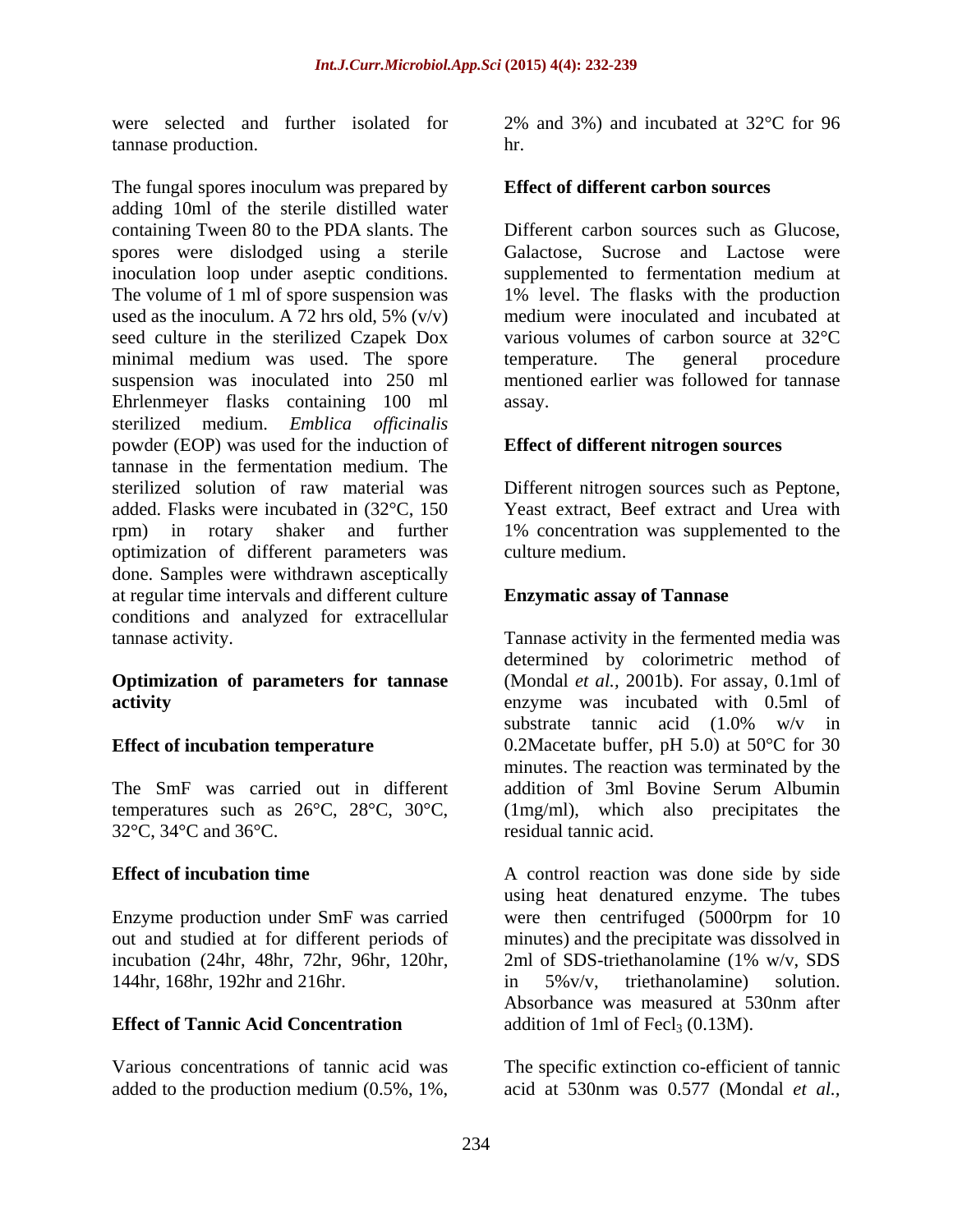2001b). Using co-efficient, one unit of tannase activity is defined as the amount of

# **Screening for tannase production on solid**

The fungus used for the production of tannase enzyme was screened by using plate assay method. *Aspergillus sp* produced zone of hydrolysis surroundings the colonies. Zones formed due to hydrolysis of tannic acid to gallic acid and glucose (Bradoo *et al.,* 1996) leading to a decrease in opacity of the media. (fig 2, 3)

# **Tannase Production under Submerged**

*Aspergillus sp* were cultivated on the minimal medium which was supplemented with *Emblica officinalis Powder* and tannic acid under submerged fermentation at 30ºC, pH 5.0. As the result indicated that *Aspergillus sp.* can utilize Tannic acid and EOP as a substrate for tannase production under Submerged fermentation. enzyme activity of tannase was studied. The

Submerged culture fermentation is generally used for commercial production of microbial enzymes (Pandey *et al*., 1999).The **Effect of different Nitrogen Sources** maximum activity was found in minimal medium at 180 hrs. To study the effect of nitrogen sources on

In the present study the maximum activity of (29.68 U/ml) was found at 32°C although the organism had a capacity to grow over a wide temperature range (25<sup>o</sup>C to 35<sup>o</sup>C). With a rise in temperature the tannase production was decreased. for the production of tannase which can

### **Effect of Incubation period**

enzyme required to hydrolyze 1mM substrate (tannic acid) in 1 minute at 50°C (24hrs-216 hrs) was carried out in order to and pH 5.0. determine the best harvesting time for **Result and Discussion** tannase activity (35.6U/ml) was observed at **media** These results are consistent with Sabu *et al.,* Effect of different incubation periods tannase from production medium. Maximum 168hrs of incubation. Thereafter, the enzyme production started decreasing. *(2005)* who demonstrated that tannase yield was associated with fungal growth. Enzyme activity decreased on prolonged incubation. According to (Gautam *et al*., 2002) this could be due to inhibition and denaturation of the enzyme.

### **Effect of Tannic acid concentration**

**Fermentation** production medium. Maximum tannase Tannase activity was affected by the presence of tannic acid as an inducer in the activity (20U/ml) was observed at a concentration of 1% (w/v) tannic acid as inducer.

### **Effect of different Carbon Sources**

The effect of different carbon sources (Glucose, galactose, sucrose, lactose) on the maximum enzyme production was observed with sucrose  $(40.6 \text{ U/ml})$ .

**Effect of Incubation temperature** hitrogen sources (peptone, beef extract, the growth and tannase production, different yeast extract and urea) were used. The maximum enzyme production was observed with yeast extract (39.6U/ml).

> The present work has been taken up with a view of using *A. niger* as a microbial source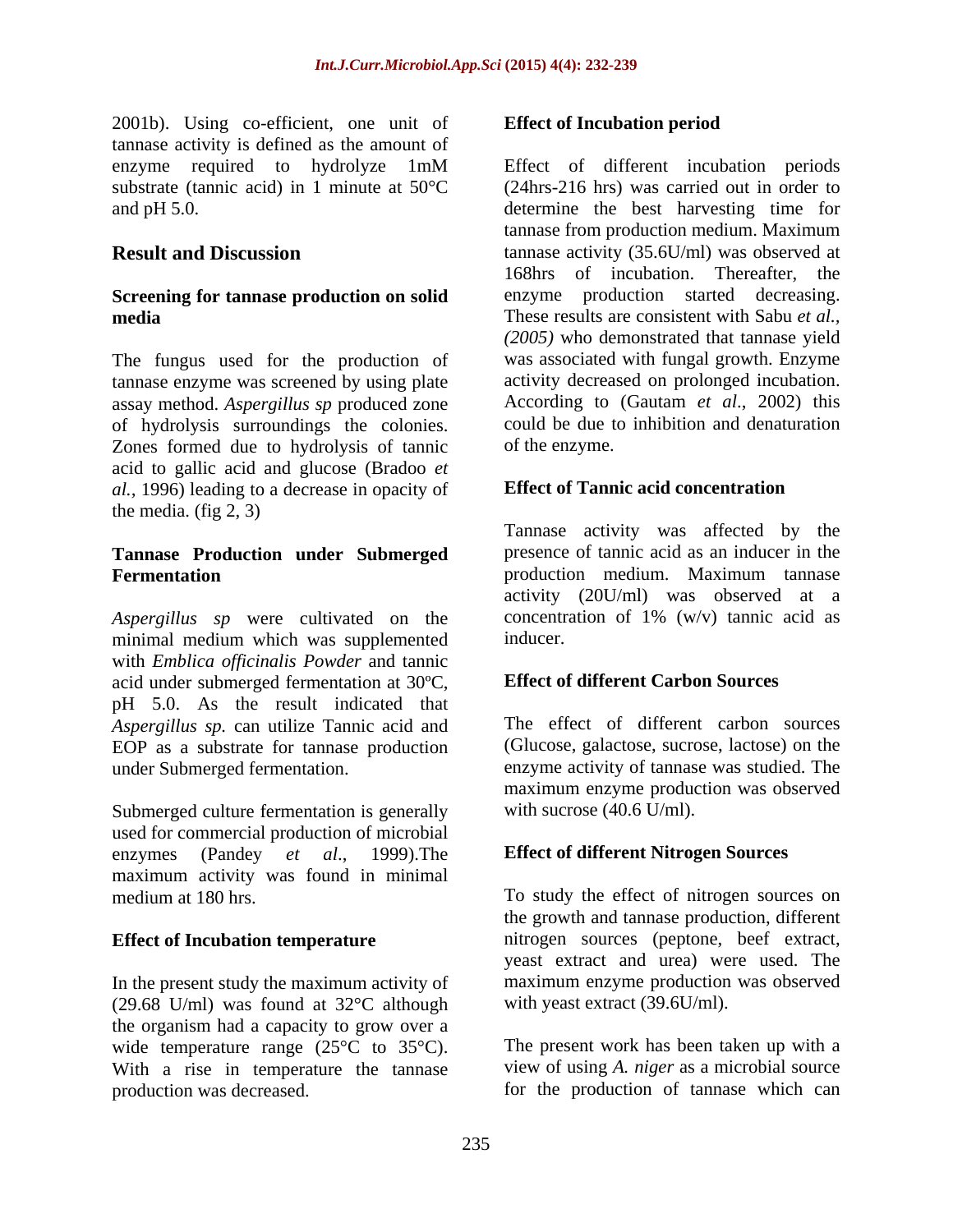and assay of tannase from *Aspergillus sp.* by incubation temperature (29.68 U/ml). Along with this our results indicate that a culture

hydrolyze tannic acid to gallic acid. Tannase medium containing plant extract (*Emblica*  finds application in the food, beverage, *officinalis* powder) assisted with 1% tannic industrial and pharmaceutical industry. This acid (20 U/ml) for enzyme induction is the research is based on the *Emblica officinalis* most suitable for fungal growth and enzyme powder assisted production, characterization production. In view of the results obtained, optimization of different parameters. The show highest enzyme production with effect of various culture conditions studied sucrose (40.6 U/ml) as a carbon source and on the tannase activity. The highest enzyme yeast extract (39.6U/ml) as the nitrogen activity (35.6 U/ml) was recorded at 168 hrs source. Further these optimized parameters of incubation period and 32°C as the can be used for large scale production of it is concluded that the isolate was able to enzyme tannase.

### **Table.1** Effect of incubation temperature

| Incubation<br>temperature | Tannase<br>Activity(u/ml) |
|---------------------------|---------------------------|
| $26^{\circ}$ C            | 22.54                     |
| $28^{\circ}C$             | 25.6                      |
| $30^{\circ}$ C            | 27.9                      |
| $32^{\circ}$ C            | 29.68                     |
| $34^{\circ}$ C            | 28.2                      |
| $36^{\circ}$ C            | 23.43                     |



**Table.2** Effect of incubation period

|                | Duration<br>of   | Tannase        |
|----------------|------------------|----------------|
|                | Incubation (hrs) | Activity(u/ml) |
| 1              | 24 hrs           | 20.7           |
| $\overline{2}$ | 48 hrs           | 21.56          |
| 3              | $72$ hrs         | 23.34          |
| 4              | 96 hrs           | 26.09          |
| 5              | 120 hrs          | 28.004         |
| 6              | 144hrs           | 32.45          |
| 7              | 168 hrs          | 35.6           |
| 8              | 192 hrs          | 33.69          |
| q              | 216 hrs          | 31.47          |

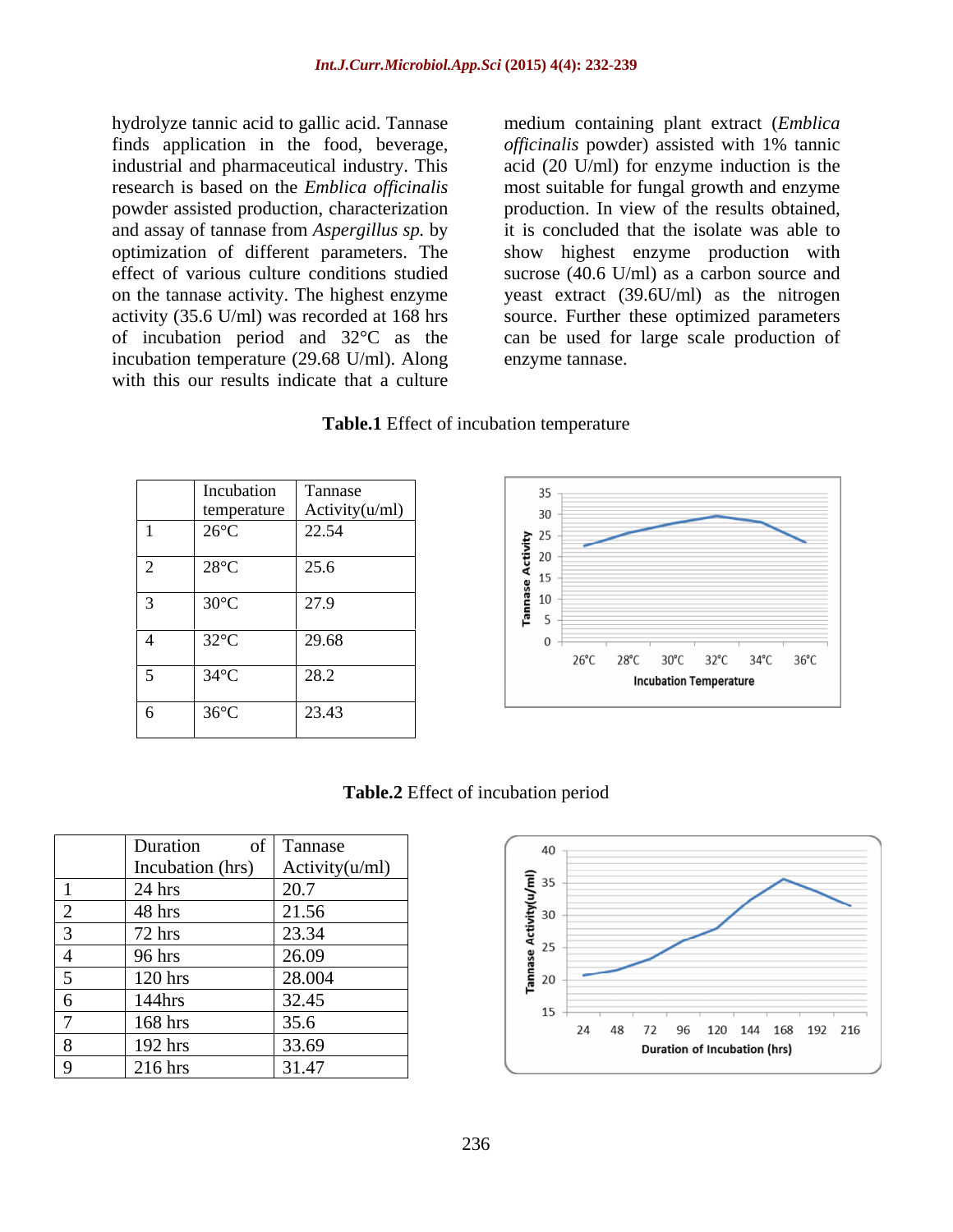### *Int.J.Curr.Microbiol.App.Sci* **(2015) 4(4): 232-239**

|                          | Tannic acid Tannase<br>(% | $\vert$ <b>S.No.</b> $\vert$ concentration $\vert$ Activity(u/ml) $\vert$ | $\mathsf{I} \bullet \mathsf{A}$<br>$\frac{5}{2}$ <sup>20</sup><br>$1 \geq 1$ |  |  |  |
|--------------------------|---------------------------|---------------------------------------------------------------------------|------------------------------------------------------------------------------|--|--|--|
|                          | 0.5                       |                                                                           |                                                                              |  |  |  |
| $\overline{\phantom{0}}$ |                           |                                                                           |                                                                              |  |  |  |
| $\sim$<br>ັ              |                           | 19.6                                                                      | $\widetilde{\phantom{a}}$ Tannic acid concentration (%)                      |  |  |  |
| 4                        |                           | 18.26                                                                     |                                                                              |  |  |  |

## **Table.3** Effect of tannic acid concentration



### **Table.4** Effect of Different carbon sources

| S.No.          | Carbon<br>sources | Tannase<br>Activity(U/ml) |
|----------------|-------------------|---------------------------|
|                | Glucose           | 38.4                      |
| $\overline{2}$ | Galactose         | 32.7                      |
| 3              | Sucrose           | 40.6                      |
|                | Lactose           | 35.2                      |



# **Table.5** Effect of Different Nitrogen sources

| S.No.                    | Nitrogen<br>sources | Tannase<br>Activity(U/ml) |  |
|--------------------------|---------------------|---------------------------|--|
|                          | Peptone             | 32.6                      |  |
| $\overline{2}$           | Beef extract        | 34.0                      |  |
| $\sim$<br>$\mathfrak{I}$ | Yeast extract       | 39.6                      |  |
| 4                        | Urea                | 25.06                     |  |

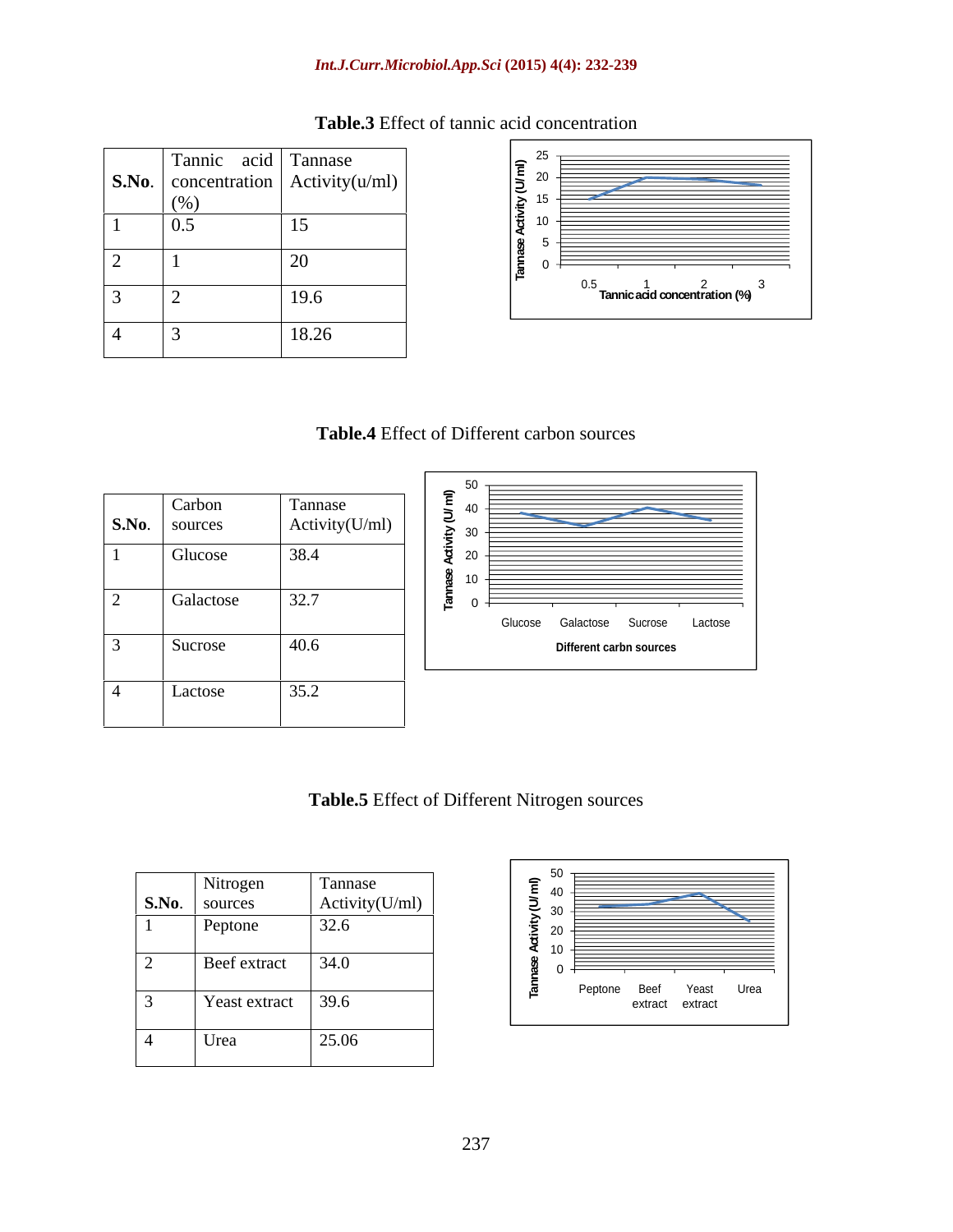**Fig.1** Preparation of inoculum



**Fig.2** Isolated *Aspergillus* sp.



**Fig.3** Fungal species showing zone of hydrolysis